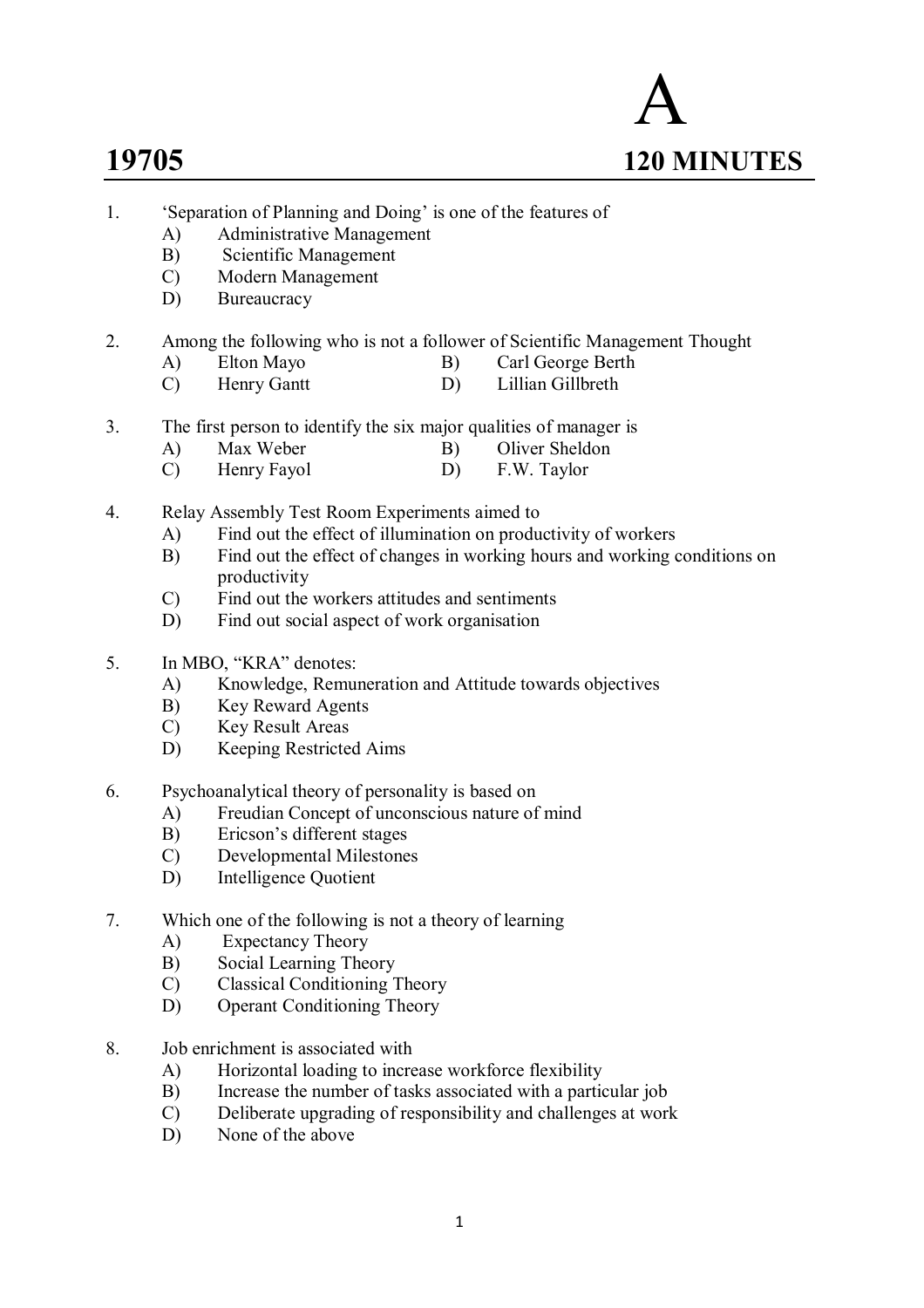- 9. Hamel and Prahalad are exponents of:
	- A) Strategic competence B) Threshold competence
		-
	- C) Competitive Advantage D) Core Competence
- 
- 10. A Conglomerate means
	- A) Takes up related activities within a broader industry situation
	- B) Concentric diversification strategy
	- C) Takes up activities which are unrelated to core business
	- D) Stability strategy

11. The Balanced Scorecard Approach was developed by

- A) R.B. Robinson B) Kaplan and Norton
- C) G. Johnson D) K. Scholes
- 12. Six Sigma Approach is meant for
	- A) Measuring Efficiency Summative
	- B) Tool for Analysis and Continuous Improvement of Corporate Performance
	- C) A quantitative tool in management
	- D) None of the above
- 13. Statement 1: Critical Success Factors helps in analyzing suitability of a strategy Statement 2: CSF are underlying core competencies in specific activities
	- A) Statement 1 is true and 2 is false
	- B) Statement 2 is true and 1 is false
	- C) Both statements are true
	- D) Both statements are false
- 14. The factors that creates threats and opportunities to Business organization is
	- A) Suppliers and Customers B) Internal Environment
	- C) Macro Environment D) Micro Enviornment
- 15. Globalisation is the term commonly used to describe the process of removal of restriction on
	- A) Foreign Trade B) Investment
	- C) Both A and B D) None of the above
- 16. Statement 1 : Macro environmental forces are external and uncontrollable Statement II: Macro environment consists of suppliers, customers and creditors
	- A) Both statements are true
	- B) Both statements are false
	- C) Statement 1 is true and statement 2 is false
	- D) Statement 1 is false and statement 2 is true
- 17. World bank classifies India as
	- A) Upper-Middle Income Economy
	- B) Lower-Middle Income Economy
	- C) High Income Economy
	- D) Low Income Economy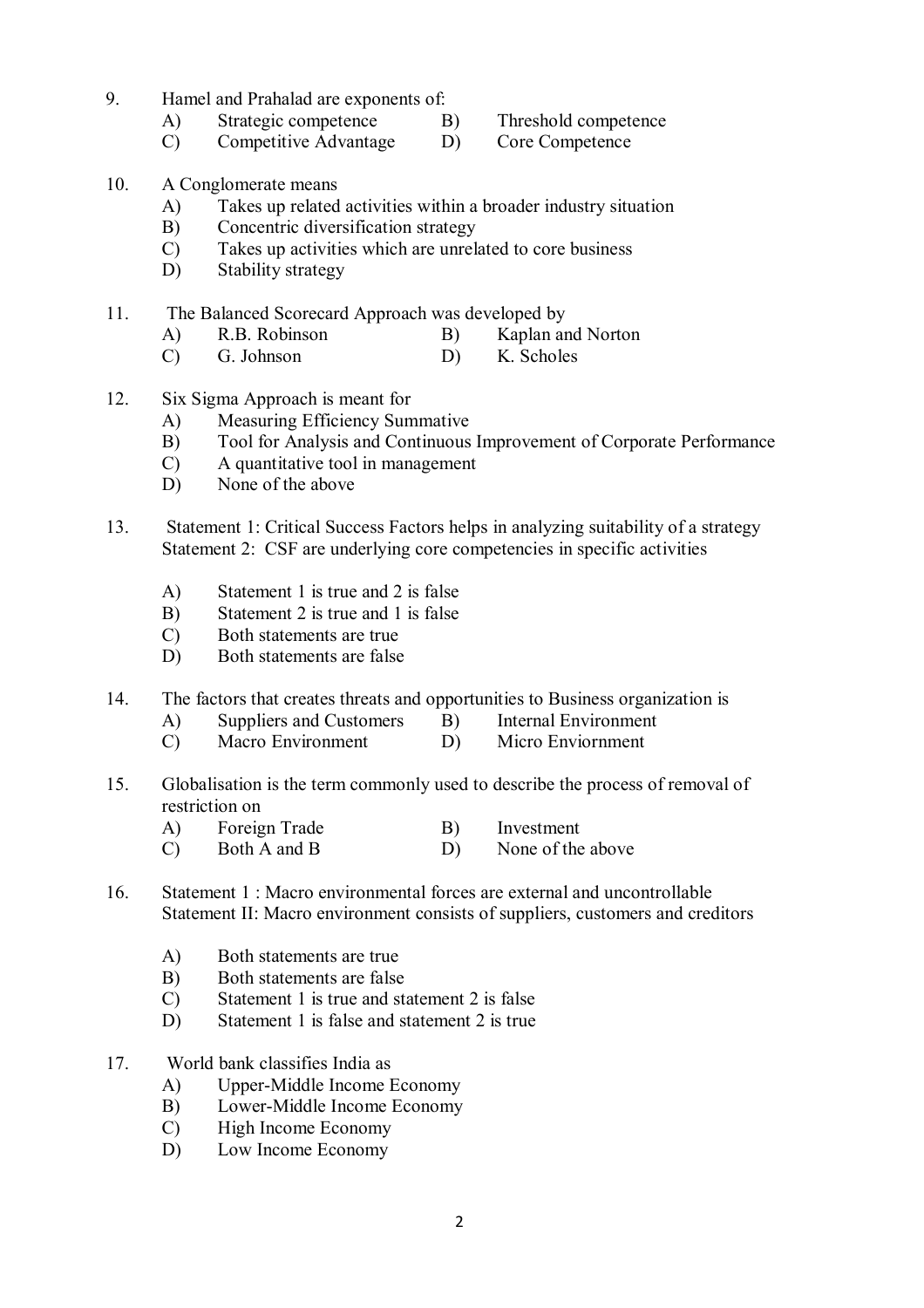- 18. Arrange the following sectors from highest to lowest, based on contribution to Indian GDP
	- A) Agriculture, Manufacturing, Services
	- B) Manufacturing, Agriculture, Services
	- C) Agriculture, Services, Manufacturing
	- D) Services, Manufacturing, Agriculture
- 19. Statement 1: National Income is the money value of final goods and services Statement2: Net National Product =  $GNP$ -Depreciation
	- A) Both statements are true
	- B) Both statements are false
	- C) Statement 1 is true and 2 is false
	- D) Statement 1 is false and 2 is true
- 20. Match the following:

|    | List-I                 | List -II |         |
|----|------------------------|----------|---------|
|    | Third Five Year plan   | a)       | 1951-56 |
| 2. | Seventh Five Year Plan | b)       | 2002-07 |
| 3. | Tenth Five Year Plan   | C)       | 1961-66 |
|    |                        | d)       | 1985-90 |
|    |                        |          |         |

- A) 1-c, 2-d, 3-b B) 1-a, 2-c, 3-d C) 1-a, 2-d, 3-b D) 1-d, 2-b, 3-c
- 21. What are three key components of WTO?
	- A) A Senete, A Judiciary and A Directorate
	- B) An Executive apparatus, A Legislative Apparatus, An Enforcement Apparatus
	- C) Board of Governers, Assembly of Member Countries, A Steering Committee
	- D) A Trade Commission, A dispute settlement body and Council of Ministers
- 22. If a German manufacturer of household appliances wants to take advantage of cheap labour in India, which of the following actions will not serve the purpose?
	- A) Build a manufacturing subsidiary in India, and employ Indian workers
	- B) Build a plant in India and send all German workers there
	- C) License an Indian firm to produce its products under its own label
	- D) Contract an Indian firm to do some of the processing for the manufacturer

23. Which of the following are regarded as the main aims of World Trade Organisation (WTO)?

- a) To eliminate discrimination in World Trade<br>b) To provide financial assistance to member co b) To provide financial assistance to member countries with debt
- c) To reduce tariff barriers
- d) To help and give preferences to small economies
- A) a and c B) a and b C) c and b D) c and d
- 24. The National Highway projects contracted out by NHAI under PPP mode is an example of
	- A) LOT B) BOOT C) BOT D) DBFO
- 25. GUI means A) Graphical Useful Image B) Graphical User Interchange
	- C) Graphical User Interface D) None of these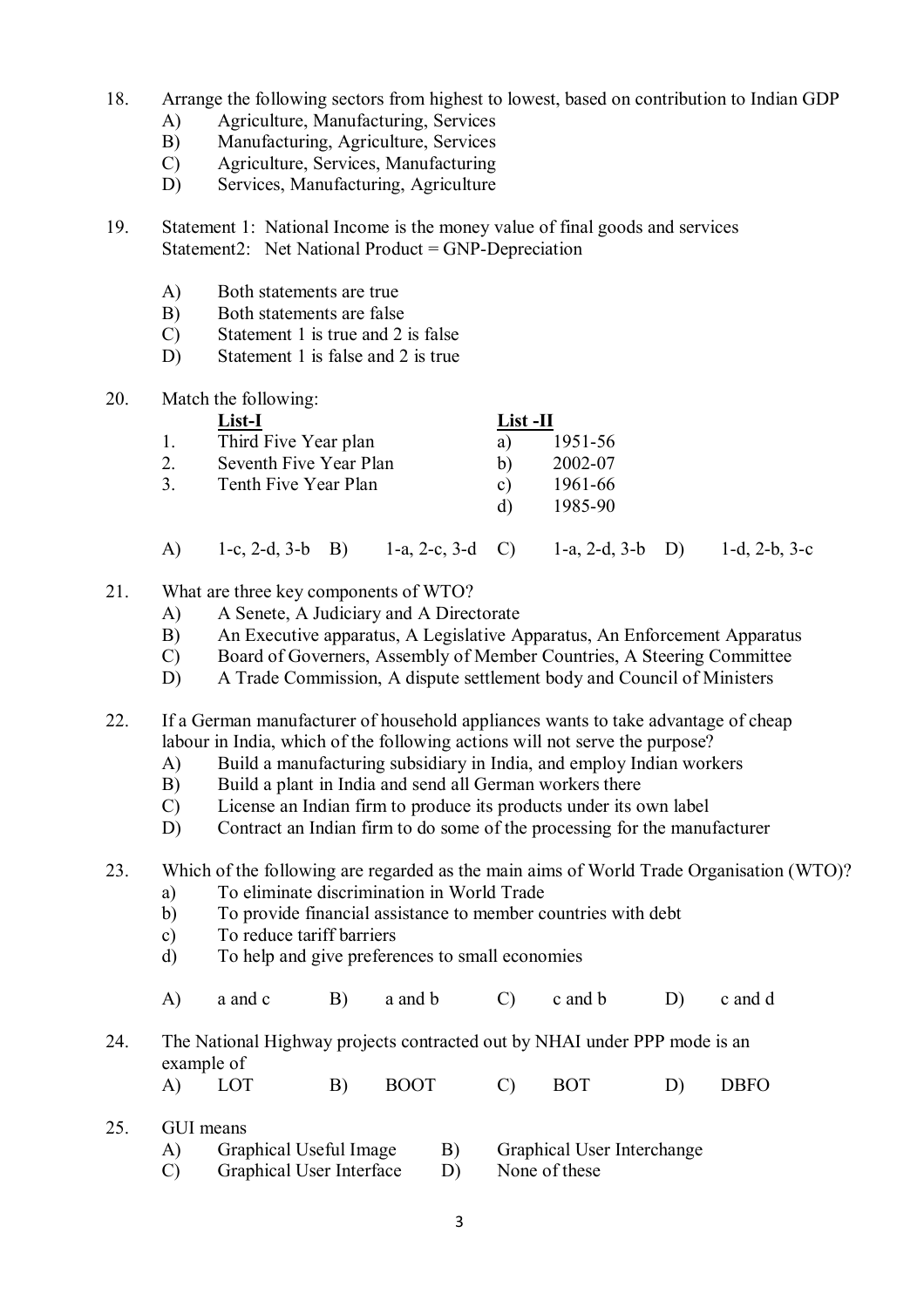- 26. Data about data is normally termed as A) Directory B) Meta data C) Data Bank D) None of these
- 27. Distinction between an expenditure whose benefits lasts over a long period and another expenditure whose benefits lasts for a short period say within one year is made under
	- which of the following concepts?<br>A) Accounting Period
		-
	- A) Accounting Period B) Money Measurement Concept<br>
	C) Going Concern Concept D) Separate Entity Concept C) Going Concern Concept D) Separate Entity Concept
- 28. Anticipate no profit but provide for all losses is based on
	- A) Materiality Principle B) Matching Principle
	- C) Conservatism Principle D) Disclosure Principle
- 29. The global key professional accounting body is
	- A) Institute of Chartered Accountants of India
	- B) International Accounting Standards Committee
	- C) International Accounting Standards Board
	- D) Financial Accounting Standards Board
- 30. Statement 1: A trial balance agreement indicates arithmetical accuracy in accounting Statement 2: Agreement in trial balance is due to the recording of both debit and credit aspect of each and every transactions
	- A) Statement 1 is true and 2 is false
	- B) Statement 1 is false and 2 is true
	- C) Both are false
	- D) Both are true
- 31. Assuming no returns outwards or carriage inwards, Cost of Goods Sold is
	- A) Opening Stock plus Purchases Plus Closing Stock
	- B) Purchases less Closing Stock Less Opening Stock
	- C) Sales minus Gross Profit
	- D) None of these
- 32. If Gross Profit is Rs.6500, Carriage outwards Rs.200; Carriage inwards Rs.300; Rent Received Rs.500 and Other Expenses Rs. 3000. Find Net Proft A) Rs.2500/- B) Rs.3800/- C) Rs.4100/- D) Rs.3300/-
- 33. Statement 1 : A Balance Sheet is a statement of Financial Performance of a Business Statement 2 : A Balance sheet shows the Financial Position of a firm
	- A) Statements 1 and 2 are true
	- B) Statement 1 is true and 2 is false
	- C) Statement 1 is false and 2 is true
	- D) Both are false
- 34. Under the diminishing balance method, depreciation is calculated on
	- A) Original Value B) Market Value
	- C) Written down value D) Scrap Value
- 35. Amortisation applies to
	- A) Fixed Assets B) Current Assets
	- C) Intangible Assets D) Wasting Assets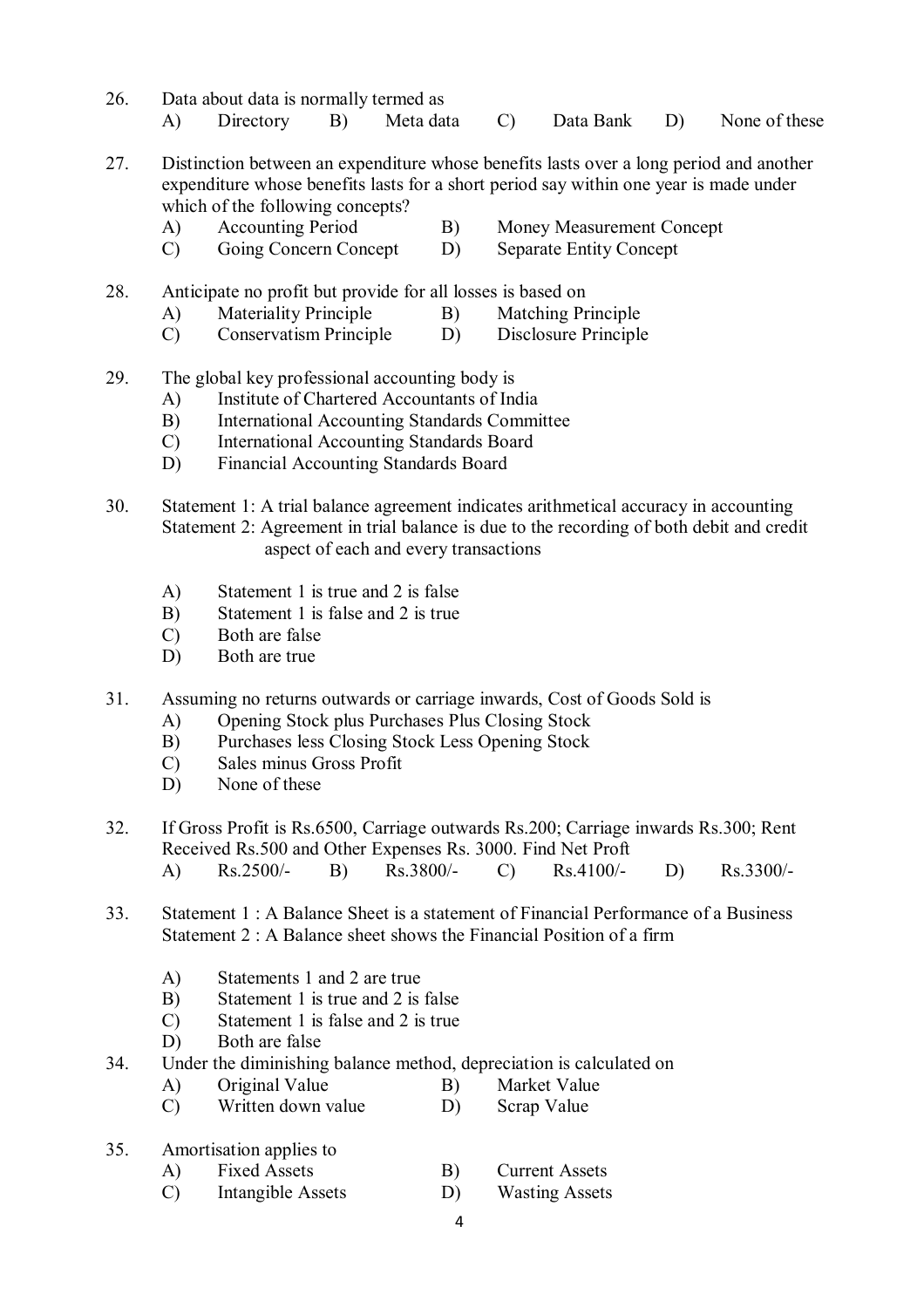### 36. The Principle of Separate Legal Entity for a Company is called the Principle of

- A) Existence B) Corporate Veil
- C) Prudence D) Materiality
- 37. When shares are issued to promoters for the services rendered by them it is debited to
	- A) Share Capital Account
	- B) Goodwill Account
	- C) Preliminary Expenses Account
	- D) None of these

### 38. Pre acquisition profit in subsidiary company is considered as

- A) Capital Profit B) Revenue Profit
- C) Goodwill D) All of these
- 39. Which of the following Statements are True Statement 1: Financial statements are only interim reports Statement 2: Financial Statements are also known as annual Records
	- A) Statement 1 and 2 are true
	- B) Statement 1 is true and 2 is false
	- C) Statement 1 is false and 2 is true
	- D) Both are false
- 40. Statistical Inference is
	- A) Inductive inference B) Deductive inference
	- C) Objective inference D) Subjective inference
- 41. Type I error is the probability of
	- A) Accepting a true null hypothesis
	- B) Rejecting a true null hypothesis
	- C) Rejecting a false null hypothesis
	- D) Accepting a false null hypothesis

### 42. Match the following

- **List –I**<br>Exploratory Research a) to portray accura 1. Exploratory Research a) to portray accurately the characteristics of an entity
- 2. Diagnostic Research b) to assess the frequency with which something happens
- 3. Descriptive Research c) to gain familiarity with a phenomenon
- A) 1-b;2-c;3-a B) 1-c;2-b;3-a C) 1-a;2-c; 3-b D) 1-c; 2-a;3-b
- 43. Which of the following sequences of steps in research is scientific
	- A) Establishing relationship- hypothesis-problem identification-Analysis and interpretation
	- B) Hypothesis-Objectives-Problem definition-Collection of Data-Analysis of data
	- C) Define the problem- Redefine the problem-Hypothesis formulation- Collection, Organisation and Evaluation- Drawing Inferences- Testing Hypothesis
	- D) Define problem- Identify the causal relationships- Analysis of data-Hypothesis formulation and testing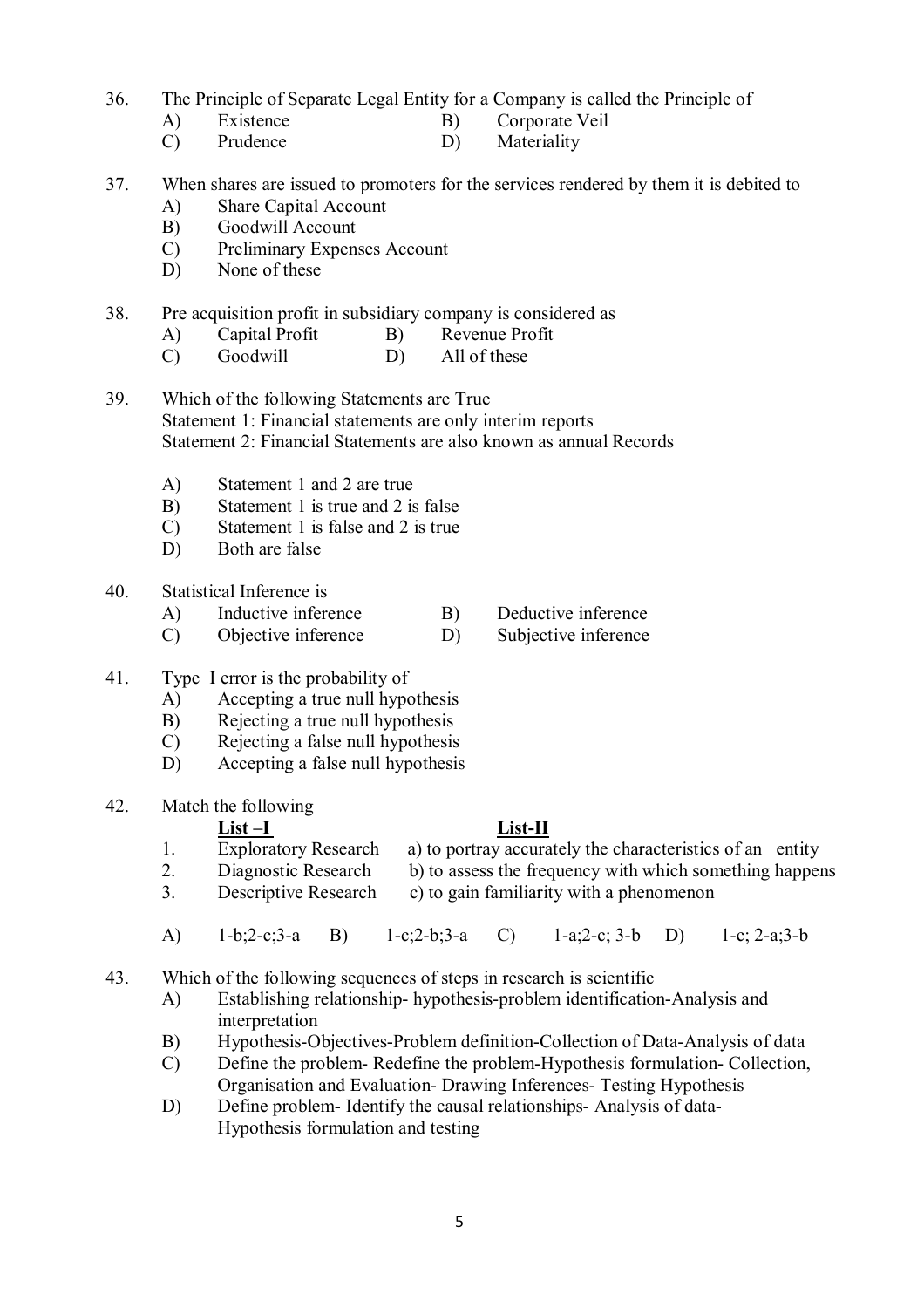| 44. | Any numerical value calculated from the sample is called<br>Parameter<br>B)<br>A)<br>Error<br>$\mathcal{C}$                                                                                                                                                                                 | Coefficient<br>D)                                            | <b>Statistic</b> |
|-----|---------------------------------------------------------------------------------------------------------------------------------------------------------------------------------------------------------------------------------------------------------------------------------------------|--------------------------------------------------------------|------------------|
| 45. | The sampling technique under which the researcher ask the research participant to<br>suggest another potential research participant is<br>Cluster sampling<br>A)<br>B)<br>Quota Sampling<br>$\mathcal{C}$<br>D)                                                                             | Snowball Sampling<br>Judgment sampling                       |                  |
| 46. | Principle of Replication in experimental research states to<br>Measure and eliminate the effect of extraneous variables<br>A)<br>B)<br>Random assignment to control extraneous variables<br>Conduct experiment repeatedly to ensure the reliability<br>$\mathcal{C}$<br>None of these<br>D) |                                                              |                  |
| 47. | Which of the following statements about the hypothesis testing is true<br>Statement 1 : If the p-value is greater than the significance level we fail to reject null<br>hypothesis<br>Statement 2 : The significance level equals (1- probability of Type I error)                          |                                                              |                  |
|     | A)<br>Both statements are true<br>Both statements are false<br>B)<br>Statement 1 is true and 2 is false<br>$\mathcal{C}$<br>Statement 1 is false and 2 is true<br>D)                                                                                                                        |                                                              |                  |
| 48. | Match the following<br>$List-I$<br>Judgement Sampling<br>1.<br>a)<br>2.<br>Parameter<br>b)<br>3 <sub>1</sub><br><b>TAT</b><br>Population<br>$\mathbf{c})$                                                                                                                                   | List-II<br>Projective Techniques<br>Non-probability sampling |                  |
|     | $1-a$ ; $2-c$ ; $3-b$<br><b>B</b> )<br>$1-b$ ; $2-c$ ; $3-a$<br>$\mathcal{C}$<br>A)                                                                                                                                                                                                         | $1-c;2-a;3-b$<br>D)                                          | $1-a;2-b;3-c$    |
| 49. | The outcomes are equally likely in<br>Relative frequency Approach to probability<br>A)<br>B)<br>Subjective Approach to probability<br>Axiomatic Approach to probability<br>$\mathcal{C}$<br>Classical Approach to probability<br>D)                                                         |                                                              |                  |
| 50. | Which among the following is an alternate hypothesis for left tailed test?<br>A)<br>B)<br>$\mu < \mu_0$<br>$\mathcal{C}$<br>$\mu = \mu_0$                                                                                                                                                   | D)<br>$\mu > \mu_0$                                          | $\mu \neq \mu_0$ |
| 51. | The likelihood of two events happening together<br><b>Conditional Probability</b><br>A)<br>B)<br>Joint Probability<br>$\mathcal{C}$<br>D)                                                                                                                                                   | Marginal Probability<br>Prior Probability                    |                  |
| 52. | In transportation problem, optimal solution can be verified by using<br>Least Cost Method<br>B)<br>A)<br>$\mathcal{C}$<br><b>VAM</b><br>D)                                                                                                                                                  | North West Corner Rule<br>MODI method                        |                  |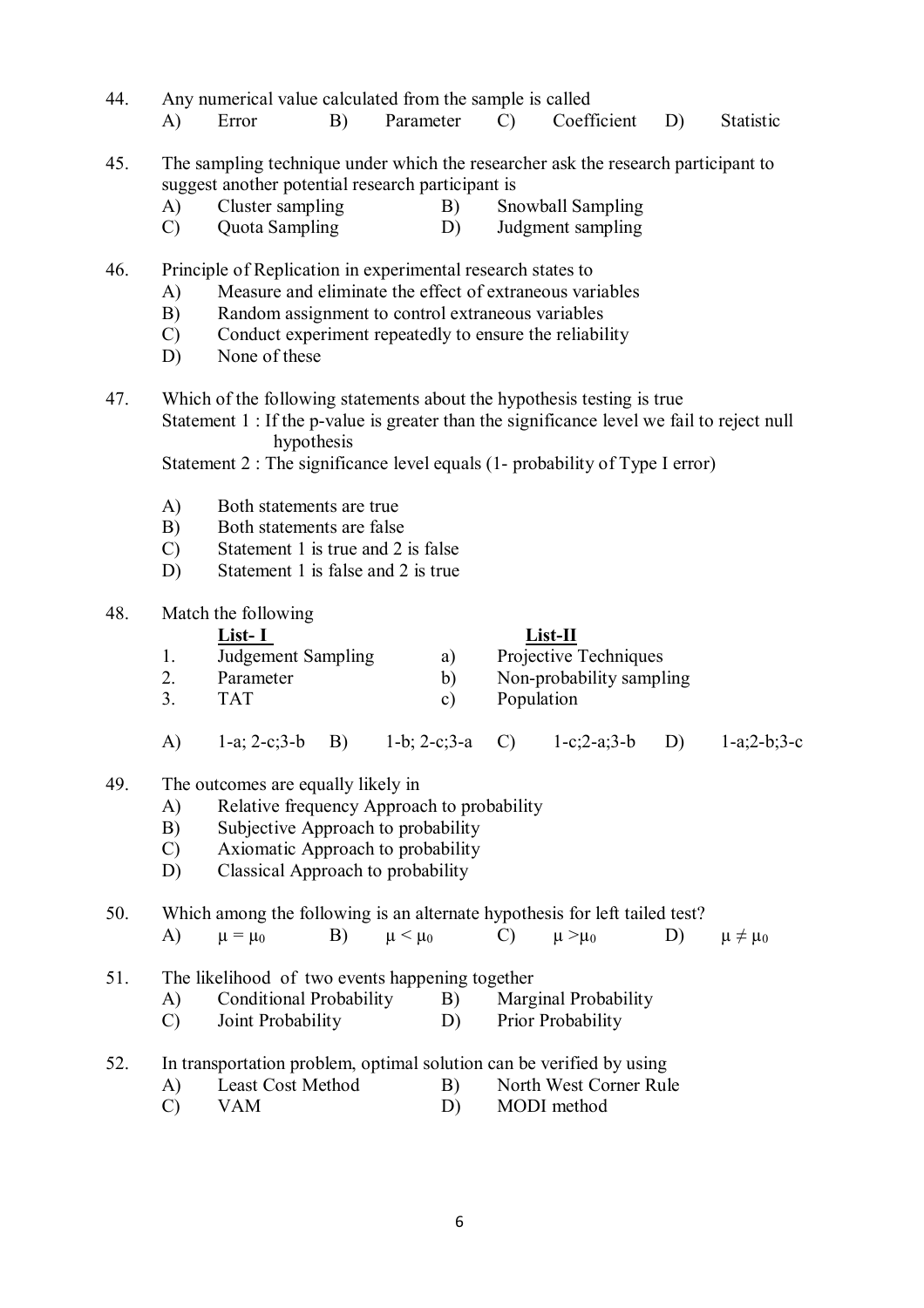- 53. A dummy activity
	- A) The performance of which requires no time, nor any resources
	- B) An activity that begins after an event has taken place
	- C) An activity which is performed along with another activity at the same time
	- D) None of these
- 54. Statement 1: The sum total of variances of critical activity time gives the variance of the overall project completion time

Statement 2: The completion of project using PERT method follows normal distribution

- A) Statement 1 is true and 2 is false
- B) Statement 2 is true and 1 is false
- C) Both are true
- D) Both are false
- 55. The objective of wealth maximization considers
	- A) Amount of returns expected
	- B) Timing of anticipated returns
	- C) Risk associated with uncertainty of returns
	- D) All of the above
- 56. CAPM measures
	- A) Systematic Risk B) Unsystematic Risk
	- C) Both  $A \& B$  D) None of these

#### 57. Business Risk can be measured using

- A) Financial leverage B) Operating Leverage
- C) Both  $A \& B$  D) None of the above

#### 58. EBIT is

- A) Sales-Variable Cost B) Fixed Cost +Profit
- C) Contribution Fixed Cost D) All of the above
- 59. In Mutually exclusive projects one project is acceptance instead of other because of<br>A) High positive NPV B) Negative NPV
	- A) High positive NPV B) Negative NPV<br>
	C) Both NPVs are equal D) All of the above
	- $\text{C)}$  Both NPVs are equal

#### 60. EBIT-EPS analysis is used for

- A) Evaluating the effects of business risks on EPS
- B) Determining the impact of change in sales on EBIT
- C) Analysing EPS results for alternate financing plans at varying EBIT levels
- D) Indifference in sales and profit

## 61. Statement 1: The bird in hand theory argues that investors prefer dividends because dividends are taxed more favourably than capital gains

Statement 2 : Stock repurchases increases the number of outstanding shares

- A) Both statements are false
- B) Both statements are true
- C) Statement 1 is true and 2 is false
- D) Statement 2 is true and 1 is false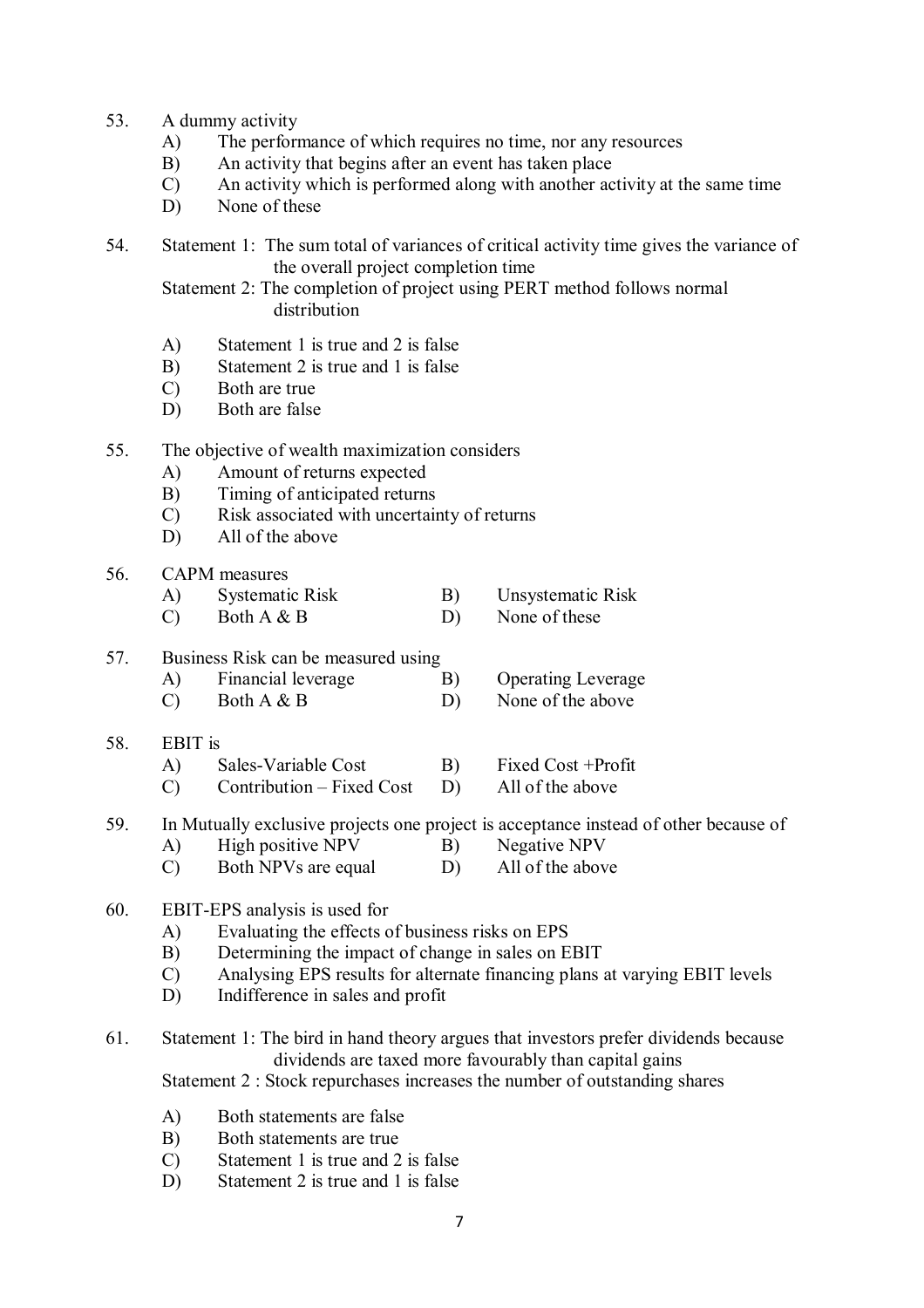| 62. |                                                                      | Match the following                  |                |                   |               |  |  |
|-----|----------------------------------------------------------------------|--------------------------------------|----------------|-------------------|---------------|--|--|
|     |                                                                      | List-I                               |                | $List - II$       |               |  |  |
|     |                                                                      | <b>Walters Model</b>                 | a)             | Capital structure |               |  |  |
|     | Internal rate of Return<br>2.<br>Net Operating Income Approach<br>3. |                                      | b)             | Dividend Theory   |               |  |  |
|     |                                                                      |                                      | $\mathbf{c}$ ) | Capital Budgeting |               |  |  |
|     | A)                                                                   | 1-c: 2-a; 3-b C)<br>1-b; 2-c; 3-a B) |                | $1-a;2-c;3-b$     | $1-b;2-a;3-c$ |  |  |

### 63. An increase in the number of stock in the portfolio, the systematic risk will

- A) Increase at a decreasing rate
- B) Increase at an increasing rate
- C) Decrease at an increasing rate
- D) Remain constant
- 64. Which of the following statements are true?
	- I. The beta of a stock is primarily determined by its correlation with the market
	- II. Securities that fall above the SML are undervalued
	- III. Securities that fall below the SML are undervalued
	- A) I &III only B) I & II only C) II & III only D) All are true
- 65. Which of the following is in consistent with Hedging approach to financing working capital?
	- A) Financing short term needs with long term funds
	- B) Financing long term needs with short term funds
	- C) Financing short term needs with short term funds
	- D) Financing seasonal needs with long term funds
- 66. Danger Level = Normal Consumption X --------
	- A) Reorder Period
	- B) Maximum Reorder Period
	- C) Maximum Reorder Period in emergency
	- D) Minimum Reorder Period
- 67. The cost of electricity of a factory is treated as
	- A) Fixed Cost B) Variable Cost
	- C) Step Cost D) Semi variable Cost
- 68. Operating Costing is suitable for
	- A) Job order business B) Contractors
	- C) Manufacturing industries D) Service Industries
- 69. Marginal costing is preferred to absorption costing because it
	- A) Complies with the accrual or matching concept
	- B) Enables the use of opportunity cost approach
	- C) Complies with the International Accounting Standards
	- D) None of the above
- 70. Flow of goods and services from gathering materials until delivery of products is known as
	- A) Supply Chain Analysis B) Flow Chart Analysis
	- C) Resource Chain Analysis D) Acquisition Analysis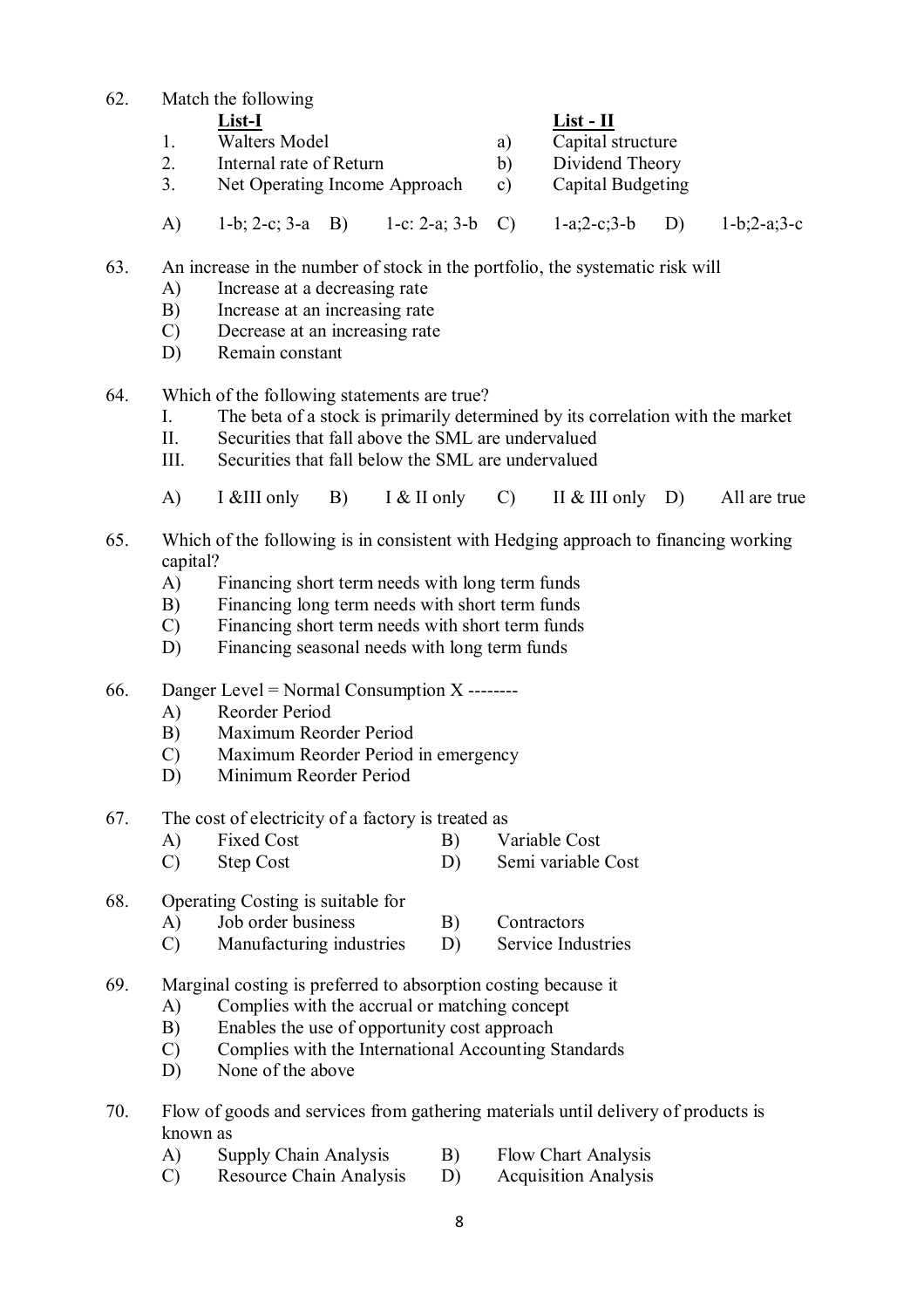71. Preparation of Comparative Balance sheets for two years is

- A) Short-term Analysis B) Long-term Analysis
- C) Vertical Analysis D) Horizontal Analysis
- 72. Which of the following statements are true? Statement 1:Reliability of financial analysis depends on reliability of financial data Statement 2: Trend ratios are used in static analysis
	- A) Statement 1 is true and 2 is false
	- B) Statement 1 is false and 2 is true
	- C) Both statements are true
	- D) Both are false
- 73. Which of the following are sources of funds?
	- A) Issue of shares for the purchase of fixed assets
	- B) Issue of bonus shares
	- C) Conversion of debentures into shares
	- D) None of the above
- 74. Capital Gearing is one of the
	- A) Liquidity Ratio B) Activity Ratio
	- C) Leverage Ratio D) Profitability Ratio
- 75. When the current ratio is 4:1 and the amount of current liabilities is Rs.12000/-, what is the amount of working capital
	- A)  $\bar{\xi}$  48000/- B)  $\bar{\xi}$  36000/- C)  $\bar{\xi}$  30000/- D)  $\bar{\xi}$  60000/-
- 76. Decrease in Bank Overdraft leads to
	- A) Inflow of cash
	- B) Outflow of cash
	- C) No Changes in cash position
	- D) None of these

#### 77. Depreciation is included in the cost in

- A) Payback Period B) ARR method
- C) Profitability Index D) All of the above
- 78. Which of the following statements are true
	- 1. Payback period is popularly known as pay off method<br>2. The Profitability Index is also known as Benefit Cost I
	- 2. The Profitability Index is also known as Benefit Cost Ratio
	- 3. Capital rationing and capital budgeting mean the same thing
	- 4. The Net Present Value method is also known as Time adjusted method
	- A) 1 & 2 B) 2 & 3 C) 1,2 & 4 D) 1,2,3 & 4

### 79. Unity of command implies

- A) A subordinate should receive order from all the superiors
- B) Individuals must sacrifice in the larger interest
- C) Be accountable to one and only one superior
- D) None of these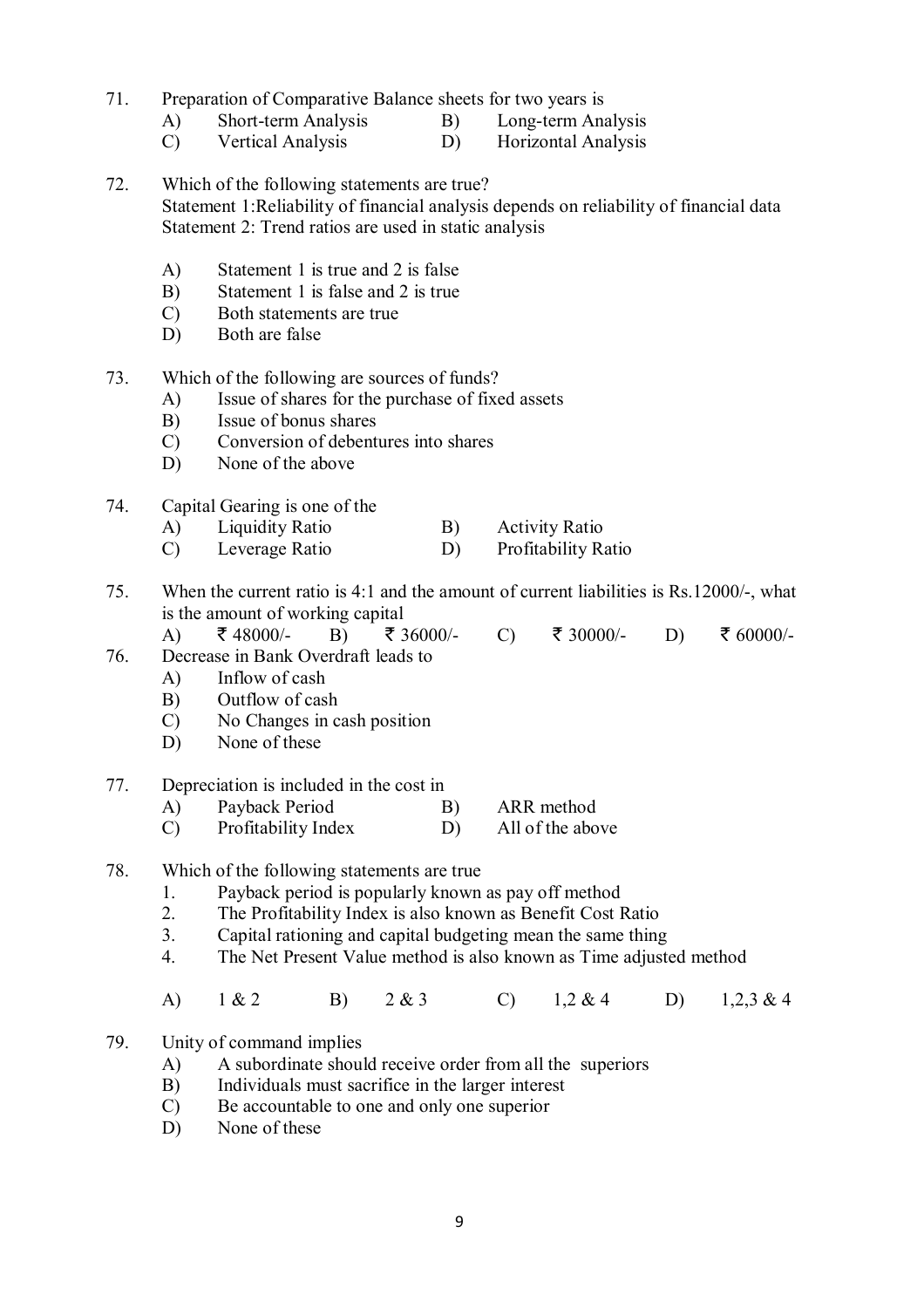- 80. Line organization is also called
	- A) Military organization B) Functional organization
		-
	- C) Line & staff organization D) Project organization
- 81. State which of the following statements are true or false:
	- I. Supervision refers to the direct and immediate guidance and control of subordinates in the performance of their work
	- II. Supervision is guiding and directing and efforts of employees and other resources to accomplish stated work outputs
	- A) I and II are true B) I is true and II is false
	- C) I is false and II is true D) I and II are false

#### 82. Edward Tolman is associated with

- A) Behaviour Approach B) Cognitive approach
- C) Social cognitive approach D) Behavioural cognitive frame work
- 83. If a company pursue an ambitious aspiration and concentrate its full resources and actions on achieving this aspiration it is called
	- A) Strategic intent B) Strategic control
	- C) Strategic surveillance D) None of the above
- 84. Which factor is not a component of Mc Kinsey's seven's' frame work
	- A) Super ordinate goal B) Skills
	- C) Staff D) Surveillance

85. State whether the following statements are true or false

- I. GE matrix is called multifactor matrix.
- II. It is developed by Boston Consulting Group
- A) I and II are true B) I and II are false
- C) I is false and II is true D) II is false and I is true
- 86. State whether the following statements are true or false
	- I. "Technological environment is highly volatile" because technological environment is subjected to rapid changes.
	- II. As a result of technological change new technologies may emerge and old technologies may become obsolete.<br>
	I and II are true B)
	- A) I and II are true B) I and II are false
	- C) I is false and II is true D II is false and I is true
- 87. Indicate whether the statements are correct or incorrect. Statement I: Indian economy is a dualistic economy Statement II: Indian economy is a mixed economy
	- A) Statement I is correct, but statement II is incorrect
	- B) Statement I is incorrect, but statement II is correct
	- C) Both statements I and II are correct
	- D) Both statements I and II are incorrect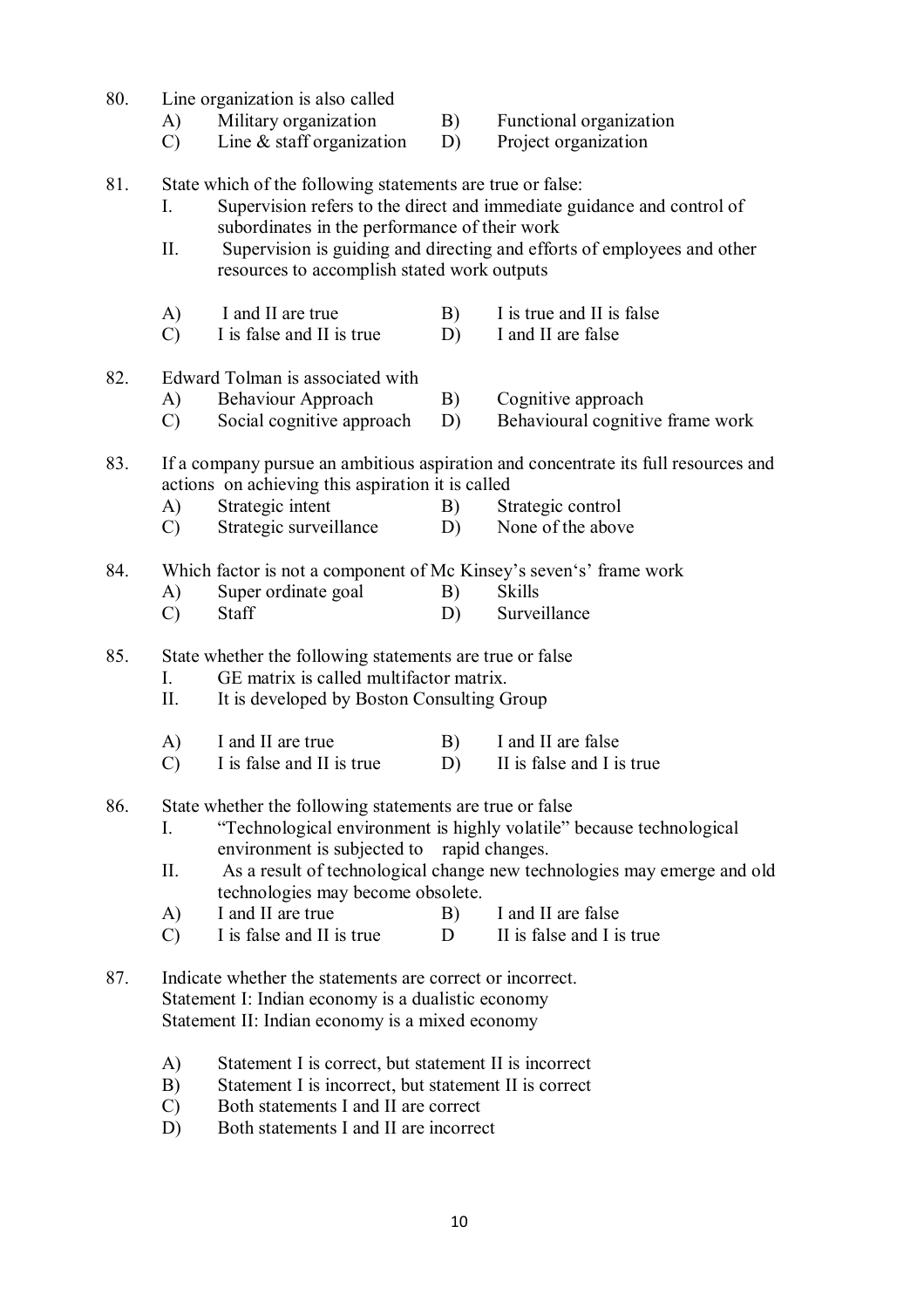| 88.                                                                                   |               | unemployment. Such an unemployment is termed as:                                 |            | The diversion of equilibrium due to change in demand and supply in market results in     |  |
|---------------------------------------------------------------------------------------|---------------|----------------------------------------------------------------------------------|------------|------------------------------------------------------------------------------------------|--|
|                                                                                       | A)            | Disguised Unemployment                                                           | <b>B</b> ) | <b>Cyclical Unemployment</b>                                                             |  |
|                                                                                       | $\mathcal{C}$ | Open Unemployment                                                                | D)         | Frictional Unemployment                                                                  |  |
| 89.                                                                                   |               | State whether the following statements are true or false                         |            |                                                                                          |  |
|                                                                                       | L.            | private sector.                                                                  |            | Privatisation is the transfer of ownership of an enterprise from public sector to        |  |
|                                                                                       | II.           | Privatisation is possible by divestiture.                                        |            |                                                                                          |  |
|                                                                                       | A)            | I and II are true                                                                | B)         | I and II are false                                                                       |  |
|                                                                                       | $\mathcal{C}$ | I is false and II is true                                                        | D)         | II is false and I is true                                                                |  |
| 90.                                                                                   |               | Which among the following can be adopted for privatisation?                      |            |                                                                                          |  |
|                                                                                       | A)            | Divestiture                                                                      | B)         | Denationalisation                                                                        |  |
|                                                                                       | $\mathcal{C}$ | Contracting and franchising                                                      | D)         | All the above                                                                            |  |
| 91.                                                                                   |               | In 1993 Government of India set up a committee on disinvestment of public sector |            |                                                                                          |  |
|                                                                                       |               | enterprises. Who was the chairman of this committee?                             |            |                                                                                          |  |
|                                                                                       | A)            | Balwant Rai Mehta                                                                | B)         | Ashok Mehta                                                                              |  |
|                                                                                       | $\mathcal{C}$ | L.M Singhvi                                                                      | D)         | C. Rangarajan                                                                            |  |
| 92.                                                                                   |               | State whether the following statements are true or false                         |            |                                                                                          |  |
|                                                                                       | I.            |                                                                                  |            | Liberalisation helps to seek foreign equity participation and foreign technology         |  |
|                                                                                       | II.           | Liberalisation protect domestic small scale industries                           |            |                                                                                          |  |
|                                                                                       | III.          | Domestic firms have to face increased competition                                |            |                                                                                          |  |
|                                                                                       | A)            | I & II are true III is false                                                     | B)         | I & III are true II is false                                                             |  |
|                                                                                       | $\mathcal{C}$ | I & II are false III is true                                                     | D)         | II & III are true I is false                                                             |  |
| 93.                                                                                   |               | The major drawbacks of traditional file processing system include:               |            |                                                                                          |  |
|                                                                                       | A)            | Data duplication                                                                 | B)         | Data inconsistency                                                                       |  |
|                                                                                       | $\mathcal{C}$ | Lack of data integration                                                         | D)         | All of the above                                                                         |  |
| In single entry system, the capital in the beginning of the accounting year is<br>94. |               |                                                                                  |            |                                                                                          |  |
|                                                                                       |               | ascertained by preparing:                                                        |            |                                                                                          |  |
|                                                                                       | A)            | Opening Statement of Affairs                                                     |            |                                                                                          |  |
|                                                                                       | B)            | Cash Account                                                                     |            |                                                                                          |  |
|                                                                                       | $\mathcal{C}$ | <b>Total Creditors Account</b>                                                   |            |                                                                                          |  |
|                                                                                       | D)            | Cash and Bank Accounts                                                           |            |                                                                                          |  |
| 95.                                                                                   |               |                                                                                  |            | If the rate of gross profit is 25% of sales and the cost of goods sold is Rs.10,000, the |  |
|                                                                                       |               | gross profit amount will be:                                                     |            |                                                                                          |  |
|                                                                                       | A)            | Rs. 2,500<br>Rs. 2,000<br>B)                                                     |            | $\mathcal{C}$<br>Rs.1,333<br>D)<br>Rs.3,333                                              |  |
| 96.                                                                                   |               | State whether the following statements are true or false                         |            |                                                                                          |  |
|                                                                                       | Ι.            |                                                                                  |            | Net Profit according to Net Worth method is equal to : Capital at the end $+$            |  |
|                                                                                       |               |                                                                                  |            | Drawings + Fresh capital introduced – Capital at the beginning of the period             |  |
|                                                                                       | П.            |                                                                                  |            | The amount of credit sales is determined by preparing a Total Creditors                  |  |
|                                                                                       |               | Account                                                                          |            |                                                                                          |  |
|                                                                                       | A)            | I and II are true                                                                | B)         | I is true and II is false                                                                |  |
|                                                                                       | $\mathcal{C}$ | I is false and II is true                                                        | D)         | I and II are false                                                                       |  |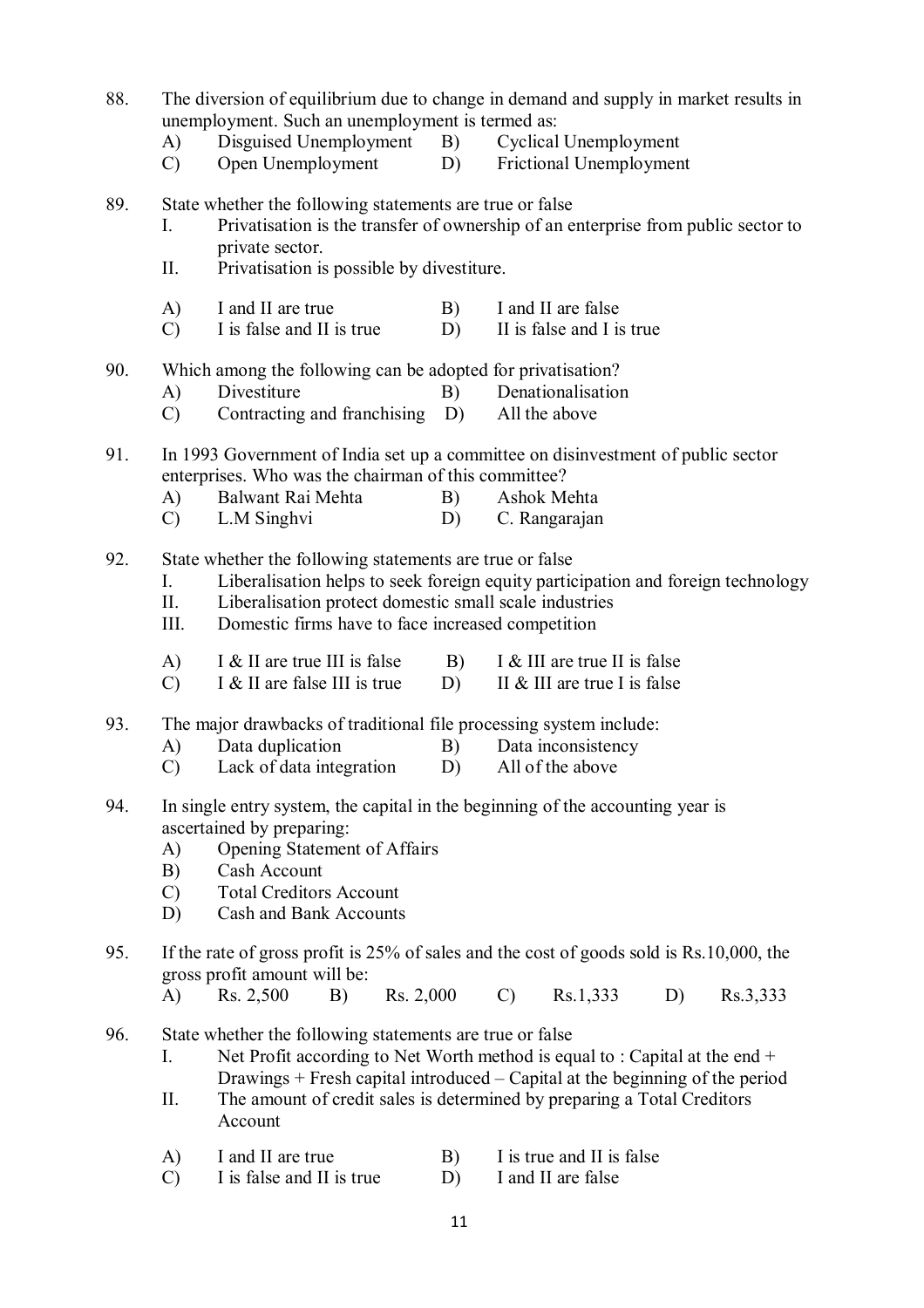- 97. The amount of share premium received by the company is shown in the company's Balance Sheet under the heading:
	- A) Capital Reserve B) Reserves and Surplus
	- C) Contingent Reserve D) Share Surplus
- 98. Two companies A Ltd. and B Ltd. go into liquidation to form a new company AB Ltd. This is a case of:
	- A) External reconstruction B) Internal Reconstruction
	- C) Absorption D) Amalgamation

#### 99. State whether the following statements are true or false I Liabilities not taken over by the new company are not transferred to the

- realization account.
- II A new company need not be formed in case of amalgamation.
- A) I and II are true B) I is true and II is false
- C) I is false and II is true D) I and II are false

100. State whether the following statements are true or false

- I. In descriptive research, the researcher has no control over the variables.
- II There is no need to set up a hypotheses in an empirical research.
- A) I and II are true B) I is true and II is false
- C) I is false and II is true D) I and II are false

#### 101. Critical path of the PERT chart is

- A) Path which takes the longest time to complete the project
- B) The shortest path
- C) Path which takes the shortest time to complete the project
- D) None of the above

102. At a restaurant, a social worker gathers the following data. Of those visiting the restaurant, 60% are male, 40% are alcoholics and 25% are male alcoholics. What is the probability that a random male visitor to the restaurant is an alcoholic?

| A) $6/25$<br>$B)$ 2/5 |  | $C)$ 5/12 |  | D) $2/3$ |  |
|-----------------------|--|-----------|--|----------|--|
|-----------------------|--|-----------|--|----------|--|

#### 103. Operational Research Models include:

A) Iconic Model B) Analogue Model<br>
C) Mathematical Model D) All of the Above Mathematical Model D)

#### 104. Match the following:-

| List-I |                           | List-II |             |
|--------|---------------------------|---------|-------------|
| (a)    | Sequencing Model          |         | <b>PERT</b> |
| (b)    | <b>Mathematical Model</b> | 2       | Matrix      |
| (c)    | <b>Inventory Model</b>    | 3       | Convex      |
| (d)    | <b>Allocation Model</b>   |         | 12 J C      |

|               | (a) | (b) | (c) | (d)            |
|---------------|-----|-----|-----|----------------|
| A)            |     | 2   | 4   | 3              |
| B)            | 4   |     | 3   | 2              |
| $\mathcal{C}$ | 3   |     | 4   | 2              |
| D)            | 3   |     | 2   | $\overline{4}$ |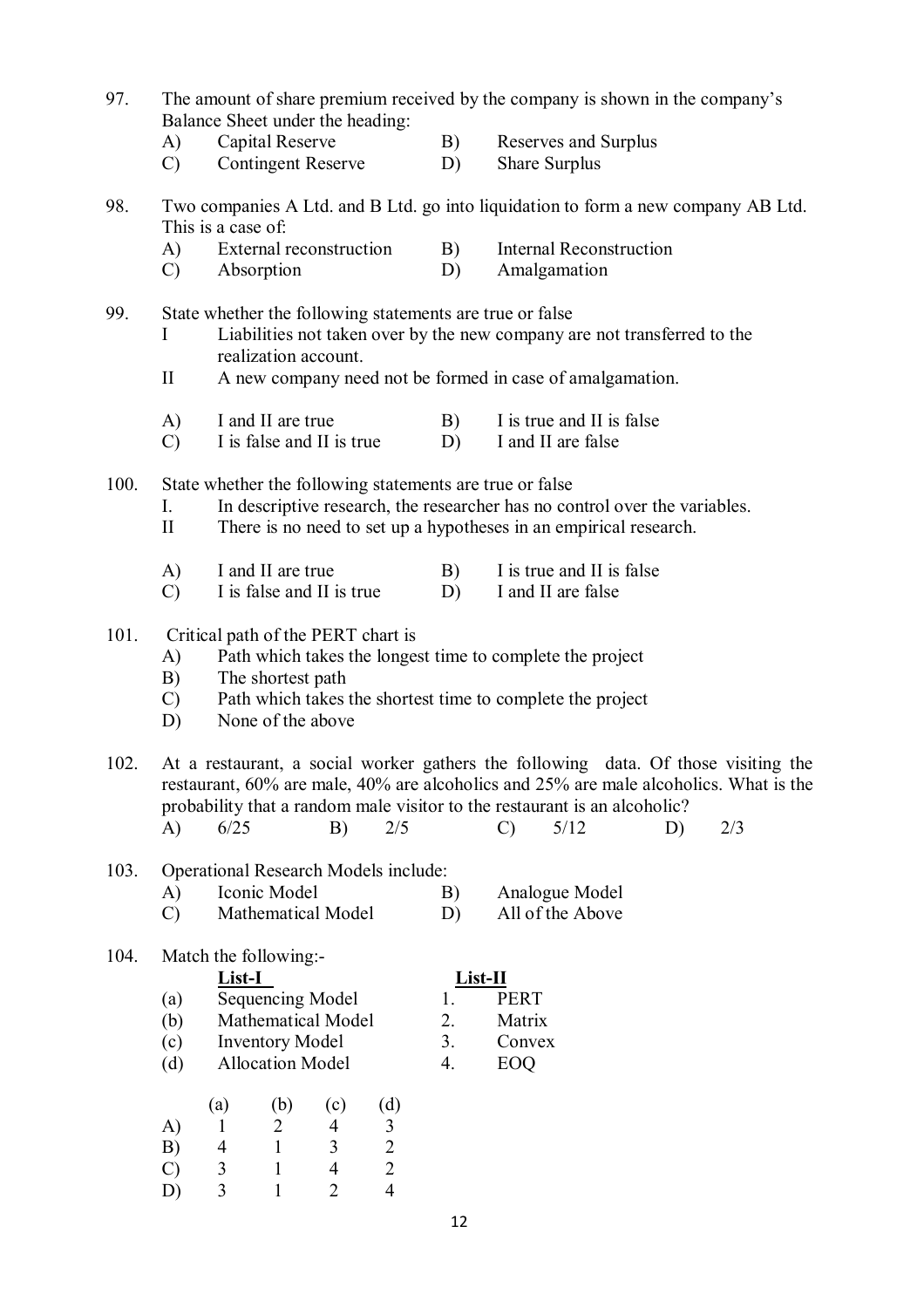105. Assumptions of Karl Pearson's co-efficient of correlation includes:

- A) Normality B) Cause and effect relationship
- C) Linear nature D) All of these

106. Indicate whether the statements are correct or incorrect.

Statement I: Investment decision relates to the selection of assets in which funds will be invested by a firm

Statement II: Financing decision relates to the choice of the proportion of debt and debt sources of financing

- A) Statement I is correct, but statement II is incorrect
- B) Statement I is incorrect, but statement II is correct
- C) Both statement I and II are correct
- D) Both statement I and II are incorrect.
- 107. Future value interest factor takes
	- A) Compounding rate B) Discounting rate
	- C) Inflation rate D) Deflation rate

#### 108. Financial leverage measures

- A) Sensitivity of EBIT with respect of percent change with respect to output
- B) Percent variation in the level of production
- C) Sensitivity of EPS with respect to percent change in level of EBIT
- D) No change with EBIT and EPS

# 109. Treasury bills are traded in<br>A) Money market

- A) Money market B) Capital market
- C) Government market D) Regulated market
- 110. The dividend payout ratio is equal to
	- A) The dividend yield plus the capital gains yield
	- B) Dividend per share divided by earnings per share
	- C) Dividend per share divided by par value per share
	- D) Dividend per share divided by current price per share
- 111. Modigliani Miller argues that the dividend decisions are
	- A) Irrelevant as the value of the firm is based on the earnings power of its assets
	- B) Is relevant as the value of the firm is not based just on the earnings power of its assets
	- C) Is irrelevant as dividend represent cash leaving the firm to shareholders which owns the firm anyway
	- D) Is relevant as cash outflow always influences other firms decisions
- 112. What are the factors which make debentures attractive to investors?
	- A) They enjoy a high order of priority in the event of liquidation
	- B) Stable rate of return
	- C) Low risk
	- D) All of the above